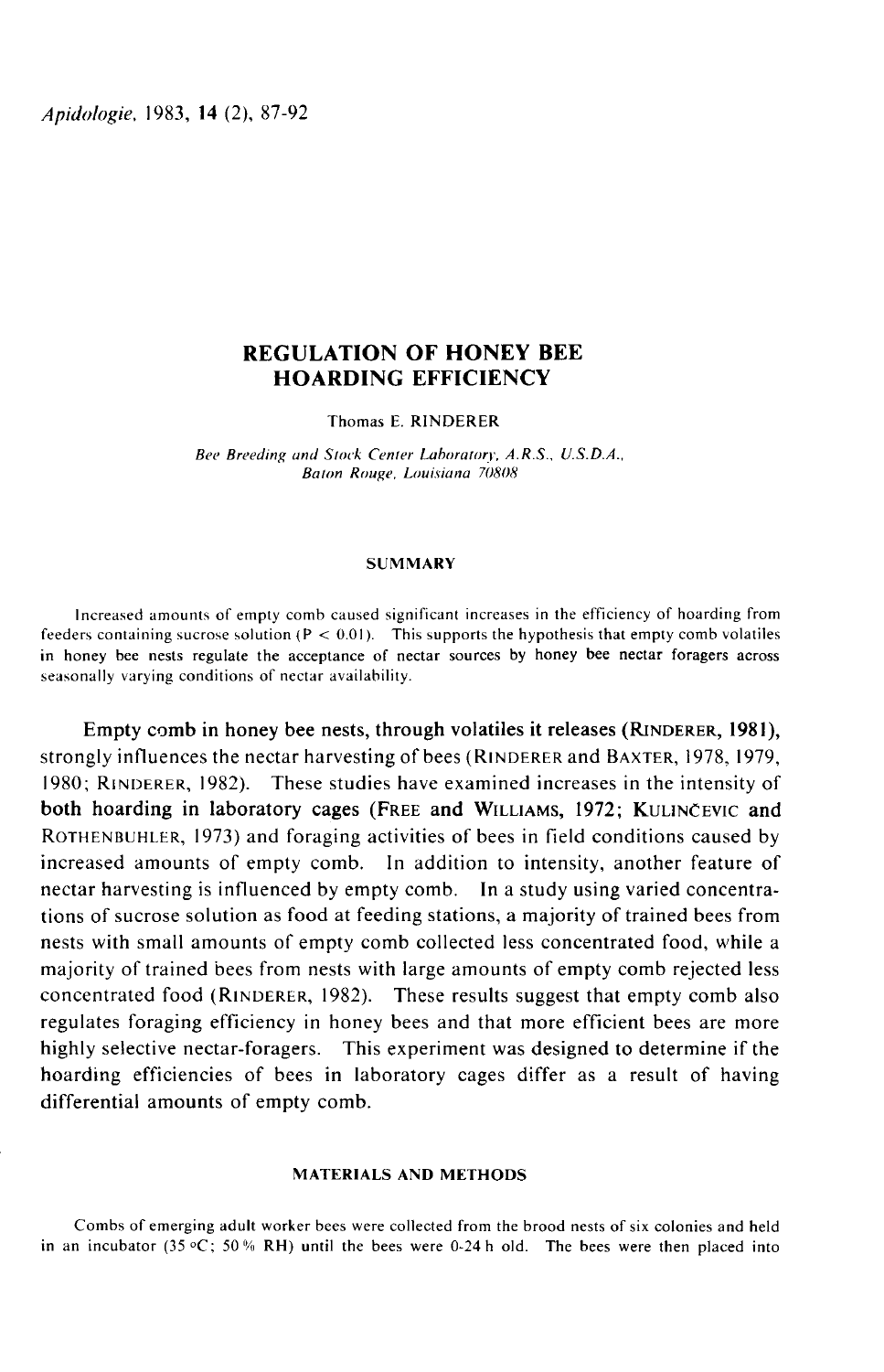#### T. E. RINDERER

laboratory hoarding cages fitted with either one or three pieces of comb having totals or 47 to 141 cm of exposed surface area. Bees from each colony were caged separately, by groups of 30, in four of each type of cage. These cages had four feeders. Identical gravity feeders contained either 20 % (w/w) sucrose in water solution, 50 % sucrose solution, or water. The fourth feeder held a pollen substitute. After being stocked with bees, cages were placed in an incubator (35  $\degree$ C; 50 % RH) and inspected daily for seven days; the amounts of sucrose solution removed from the feeders were measured and feeders were replenished.

This experimental design, giving bees simultaneous access to different sucrose solutions, permitted estimates of hoarding efficiency. These estimates of reward per unit of work were calculated as total grams of sugar hoarded divided by total grams of solution hoarded, and could range from 0.2 (only 20  $\%$ ) solution was hoarded) to 0.5 (only 50 % solution was hoarded). Portions of efficiency estimates derived from the hoarding of the 20  $\%$  solution probably inflate the overall efficiency estimate somewhat, since bees tend to take smaller loads of lower quality food (VON FRISCH, 1967). Thus, any differences in efficiency are likely to be more extreme than calculated by this method.

### RESULTS

Differential amounts of empty comb had several effects on hoarding (Table I). Bees in all cages hoarded substantial amounts of 20 % sucrose solution ( $\bar{x} \pm S.E. = 15.8 \pm 1.6$  g) although they did hoard more 50 % solution ( $\bar{x} \pm S.E. = 28.7 \pm 1.8 \text{ g}$ ) (F = 43.9; 1,72 df; P < 0.001). Bees in cages with three pieces of comb had a hoarding efficiency of 0.40 while bees in cages with one piece of comb had a significantly lower efficiency of  $0.38$  (P < 0.003). Thus, bees with more comb hoarded an average of 51 grams of sucrose solution while bees with less comb hoarded a significantly smaller average of 38 grams of solution  $(P < 0.001)$ . Differences in grams of sugar hoarded followed differences in grams of solution hoarded  $(P < 0.001)$ .

Bees from different colonies hoarded different amounts of solution and sucrose  $(P < 0.01)$  but hoarded with similar efficiencies ( $P = 0.59$ ) (Table 1). In the analysis of grams of solution and grams of sucrose, significant interactions ( $P < 0.01$ ) occurred between the variables of amount of comb and colonies supplying bees. Thus, while bees from different colonies all increased hoarding in the presence of additional comb, they did so to different degrees. However, in the analysis of efficiency, the comparable interaction term was not significant indicating that increases in hoarding efficiency displayed by bees from all colonies were similar.

## DISCUSSION

Crowding at the 50 % solution feeder might be suspected of causing bees to use the 20 % feeder and thereby reduce efficiency estimates. However, the largest amount removed from any feeder in any single day was 17 g. Assuming an average load size of 61 <sub>tig</sub>, 17 grams would be removed in 278 hoarding trips or an average Crowding at the 50 % solution feeder might be suspected of causing bees to use<br>the 20 % feeder and thereby reduce efficiency estimates. However, the largest<br>amount removed from any feeder in any single day was 17 g. Assum  $\mu$ g of 50 % sucrose solution from open feeders in less than five minutes. Since at least three bees can simultaneously use a hoarding cage feeder, it is unlikily that the results are influenced by crowding.

The differential hoarding efficiencies observed in this experiment may arise from differential « decisions » (WADDINGTON and HOLDEN , 1979) regarding food quality. « Decisions » regarding food or forage quality can be interpreted as a set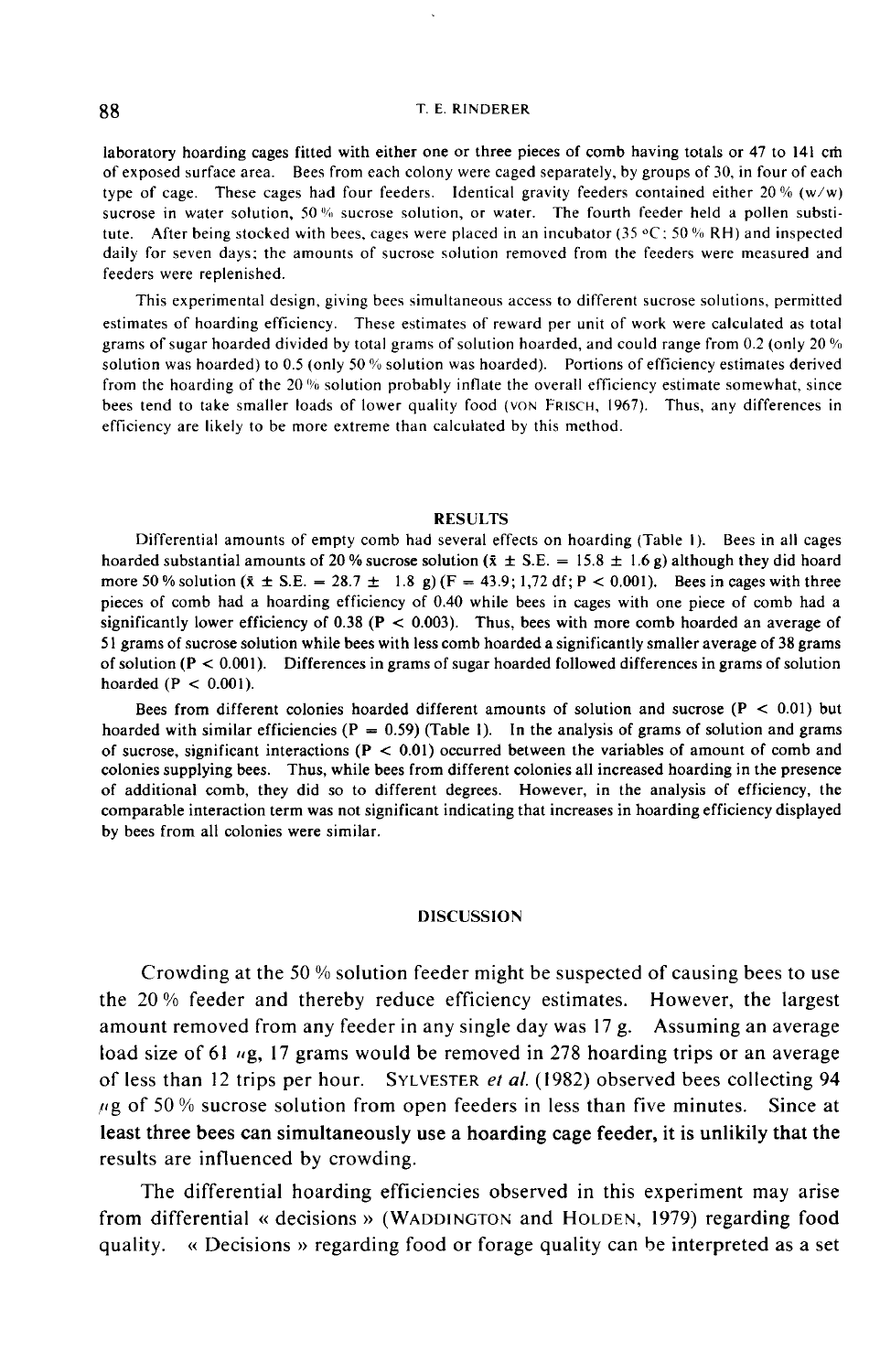TABL. 1.  $-$  Analyses of variance, means and standard errors of grams of solution hoarded (work),<br>grams of sucrose hoarded (reward), and hoarding efficiency (reward/work) for bees from 6 colonies in cages<br>with both 20 and

| Analysis                                   | Efficiency                   | 0.003<br>10.2          | $\begin{smallmatrix}0.59\\0.15\end{smallmatrix}$<br>$\frac{8}{10}$                                                                     |
|--------------------------------------------|------------------------------|------------------------|----------------------------------------------------------------------------------------------------------------------------------------|
|                                            | Grams of<br>م<br>سا<br>sugar | 0.001                  | 0.001                                                                                                                                  |
|                                            |                              | 40.0                   | 16.4                                                                                                                                   |
|                                            | Grams of<br>solution         | 0.001                  | $\frac{0.001}{0.01}$                                                                                                                   |
|                                            |                              | 43.4                   | 22.3<br>3.7                                                                                                                            |
|                                            | $\mathbf{d}$                 |                        | 36                                                                                                                                     |
|                                            | Source of<br>variation       | Amount of              | $\begin{array}{c} {\rm comb}\left({\bf A}\right)\\ {\rm Cobones}\left({\bf B}\right)\\ {\bf A} * {\bf B}\\ {\bf Sanpling} \end{array}$ |
| (reward/work)<br>Efficiency                |                              | $0.38 \pm 0.004$       | $0.40 \pm 0.004$                                                                                                                       |
| Grams of<br>sucrose<br>hoarded<br>(reward) |                              | $14.4 \pm 0.9$         | $20.6 \pm 1.4$                                                                                                                         |
| Grams of<br>solution<br>hoarded<br>(work)  |                              | $\pm 2.1$<br>37.6      | $\pm 3.3$<br>51.3                                                                                                                      |
|                                            |                              |                        |                                                                                                                                        |
| Amount                                     |                              | $47 \text{ cm}^2$   24 | $ 4 $ cm <sup>2</sup>   24                                                                                                             |

## HONEY BEE HOARDING EFFICIENCY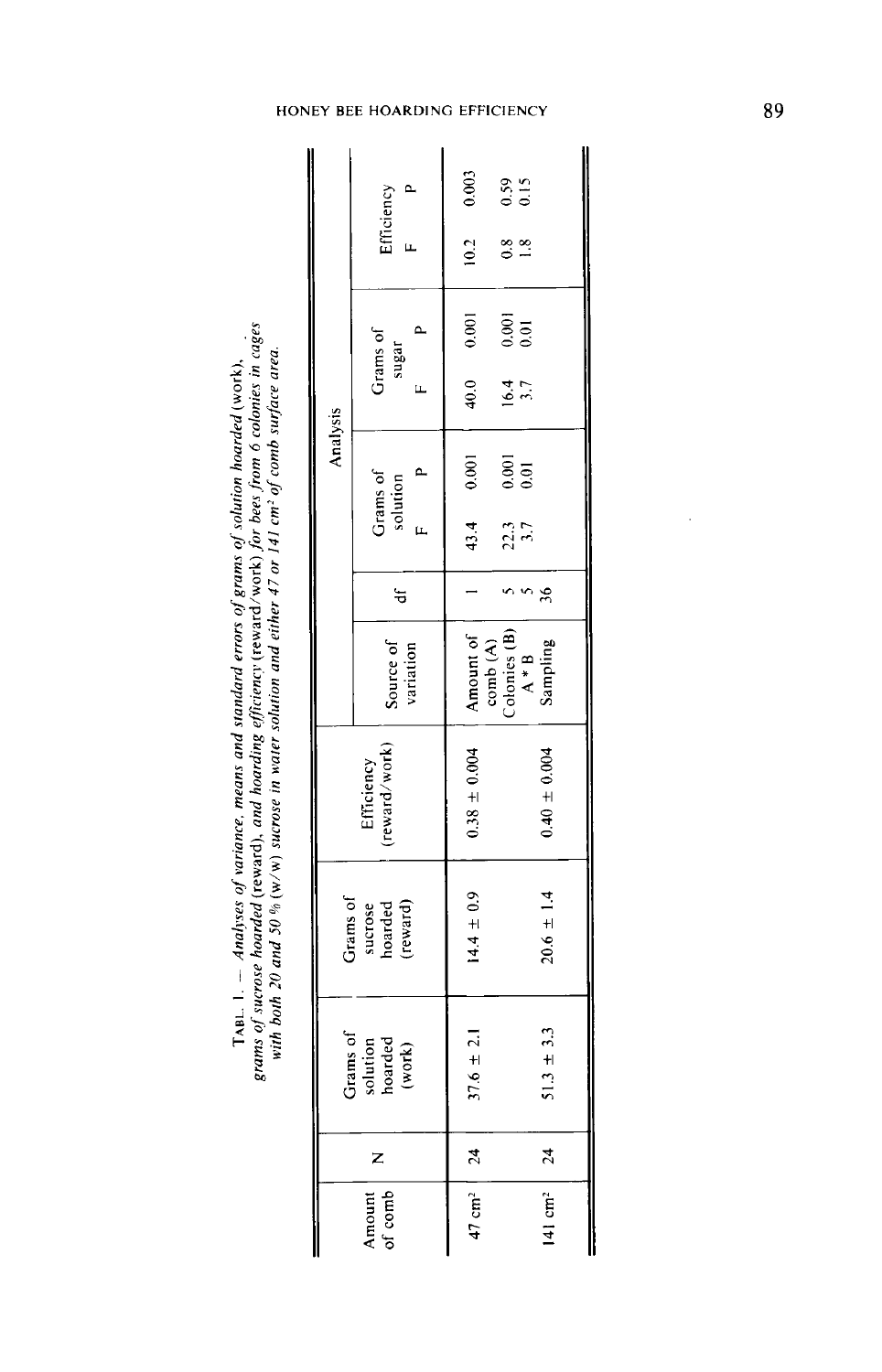#### T. E. RINDERER

of physiological conditions and resulting processes which mediate measurable behaviour such as hoarding efficiency. Presumably, equal proportions of bees in cages with one and three combs found the feeder with 20 % sucrose solution before they found the feeder with 50 % solution. If bees in cages with three comb pieces had a greater tendency to reject the 20 % solution and not hoard it, differential efficiency would result. If these bees later encountered and hoarded the 50 % solution, differential hoarding efficiency would be enhanced.

A likely function of regulated hoarding efficiency is clear in the context of seasonally varying nectar availability (CRANE 1975; OERTEL *et al.*, 1980; RINDERER, efficiency would result. If these bees later encountered and hoarded the 50% solution, differential hoarding efficiency would be enhanced.<br>A likely function of regulated hoarding efficiency is clear in the context of seaso begin producing nectar in the spring. Initially, nectar sources tend to be both few and to secrete small amounts of moderately concentrated nectar. This changes rapidly, and by late spring to early summer, nectar sources usually are varied with some secreting large amounts of more highly concentrated nectar. A decline in variety of sources as well as their nectar secretion follows until by late summer there are only a few nectar sources available, nearly all of which secrete small amounts of relatively dilute nectar. In unmanaged honey bee nests the amount of empty storage comb, which also varies seasonally, coincides with changes in nectar availability. The largest amount of empty comb occurs at the beginning of the major period of nectar secretion and availability. Empty comb, through the action of volatiles it releases (RINDERER, 1981) may regulate shifts in foraging « decisions » which lead to bees selectively foraging at better nectar sources in late spring but also foraging at any available sources later in the season.

Differential hoarding efficiency in laboratory cages does not affect dance communication since bees do not dance in the cages. However, occurrences and durations of dances by bees foraging in the field are altered in the presence of additional empty comb (RINDERER, 1982). The nature of these alterations suggests that the use of dance language is seasonally regulated by comb volatiles. Also, the common exposure to comb volatiles by all bees in a colony at a given time may lead to similar foraging and dancing « decisions ». Similar « decisions » are necessary for dance communication to effectively contribute to selective foraging (WADDING-For dance communication to effectively contribute to selective foraging (WADDING-<br>TON, 1981). Hive bees receive nectar loads and through speed of receipt and rapidity of antennal drumming provide foragers with information on relative nectar to similar foraging and dancing « decisions ». Similar « decisions » are necessary<br>for dance communication to effectively contribute to selective foraging (WADDING-<br>TON, 1981). Hive bees receive nectar loads and through sp uniform in their varied responses to different nectars regardless of their experience in receiving nectar. Foragers must integrate information from bees receiving nectar with individually obtained information of foraging « costs ». This process must be reasonably uniform between foragers. Only if uniformity 1981) can the dances of different honey bees accurately communicate the relative<br>« profitability » of different nectar sources through differential dance duration (VON) quality (LINDAUER, 1948; BOCH, 1957). These hive bees must be reasonably<br>uniform in their varied responses to different nectars regardless of their experience<br>in receiving nectar. Foragers must integrate information from b FRISCH, 1967) and differential acoustical burst frequencies (EscH, 1961a, 1961b).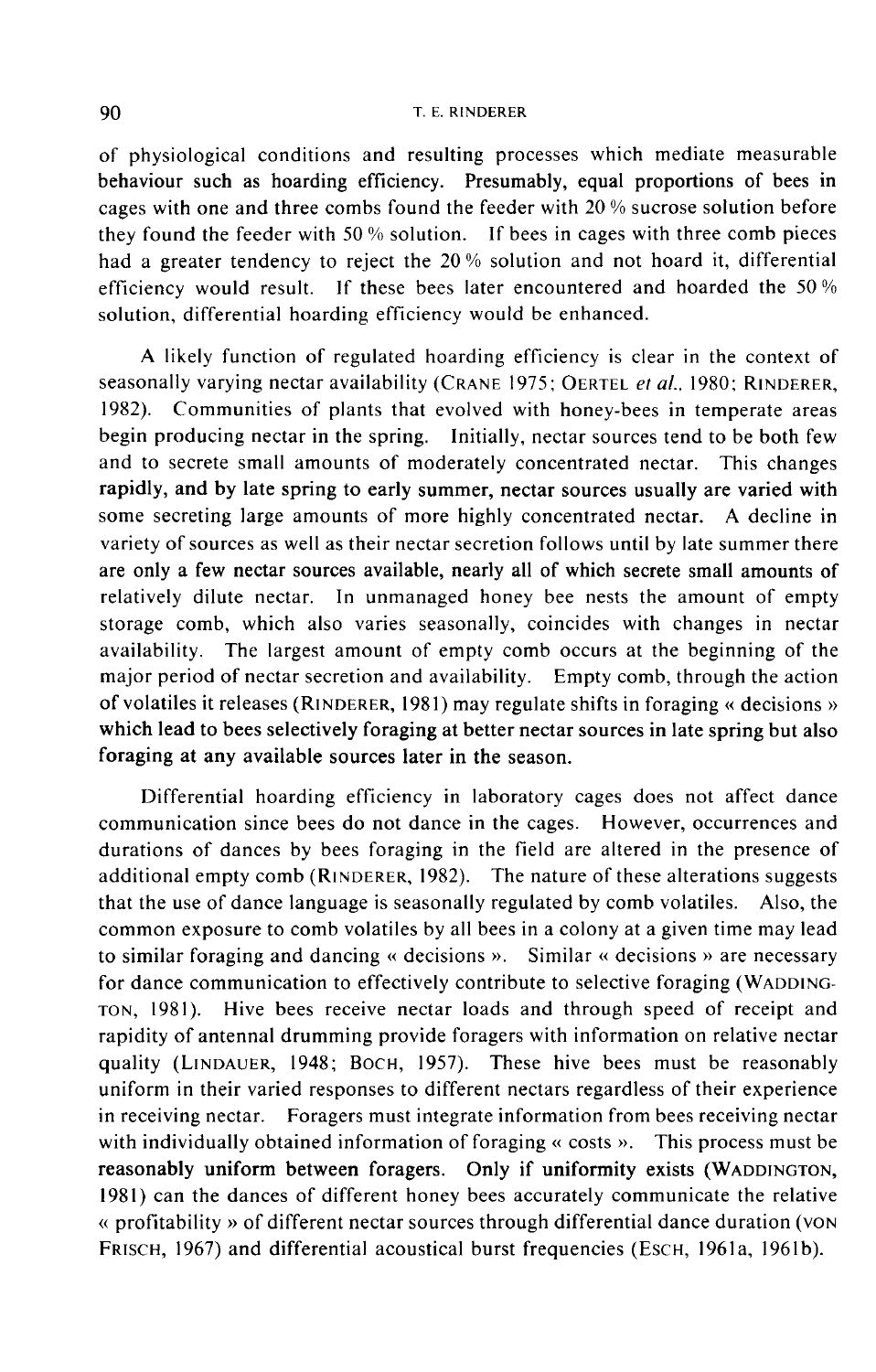The effect of comb on both hoarding efficiency and intensity, the seasonal shifts in empty comb availability which parallel seasonal shifts in nectar availability, and the common exposure to comb volatiles by all bees in a colony collectively suggest that comb volatiles have a major role in the regulation of honey bee foraging.

## ACKNOWLEDGMENTS

I thank K. D. WADDINGTON, A. B. BOLTEN, R. BOCH and H. S. SHIMANUKI for useful comments on early manuscript drafts. This research was done in cooperation with Louisiana Agricultural Experiment Station.

Received for publication in October 1982.

## RÉSUMÉ

## RÉGULATION DE L'EFFICACITÉ DU HOARDING (AMASSEMENT DE NOURRITURE) CHEZ L'ABEILLE

Une expérience précédente faite en conditions naturelles a suggéré que l'adjonction de rayons vides dans une colonie augmente l'efficacité du butinage de nectar, en plus de l'accroissement bien connu de l'intensité. On a réalisé une expérience d'amassement, dans laquelle les abeilles pouvaient amasser simultanément des solutions de saccharose à 20 % et 50 %. De l'eau était également fournie. Les cagettes d'abeilles ont atteint une efficacité de 0,20 (calculée d'après le nombre total de grammes de sucre/nombre total de grammes de solution) si 20 % seulement de la solution était amassée et une efficacité de 0,50 si 50 % seulement de la solution était amassée et une efficacité intermédiaire entre ces deux extrêmes. Les abeilles des cages peu pourvues de rayons ont une efficacité moyenne de 0,38, tandis que celles des cages copieusement pourvues en rayons atteignent une efficacité moyenne de 0,40, significativement plus élevée (P 0,003). Ce résultat confirme l'hypothèse selon laquelle la stimulation due aux rayons vides régule l'efficacité de sorte que des abeilles d'autant plus stimulées sélectionnent des solutions d'autant plus concentrées.

#### ZUSAMMENFASSUNG

#### REGULATION DES WIRKUNGSGRADES DES FUTTEREINLAGERNS DER HONIGBIENE

Frühere Feldversuche haben ergeben, daß zusätzliche leere Waben in einem Volk den Wirkungsgrad des Nektareintragens verbessern, zusätzlich zu der noch besser dokumentierten Intensitätssteigerung.

Es wurde ein Versuch zum Futtereintragen durchgeführt, bei dem die Bienen gleichzeitig an einer 20 % igen und an einer 50 % igen Zuckerlösung sammeln konnten.Wasser wurde ebenfalls geboten. Die Käfige konnten also einen Wirkungsgrad von 0,20 erreichen (errechnet aus den totalen Gramm Zucker/totale Gramm der Lösung), wenn nur von der 20 % igen Lösung eingetragen wurde, oder einen Wirkungsgrad von 0,50, wenn nur 50 % ige Lösung gesammelt wurde, oder einen Wirkungsgrad, der irgendwo zwischen diesen beiden Extremen liegt.